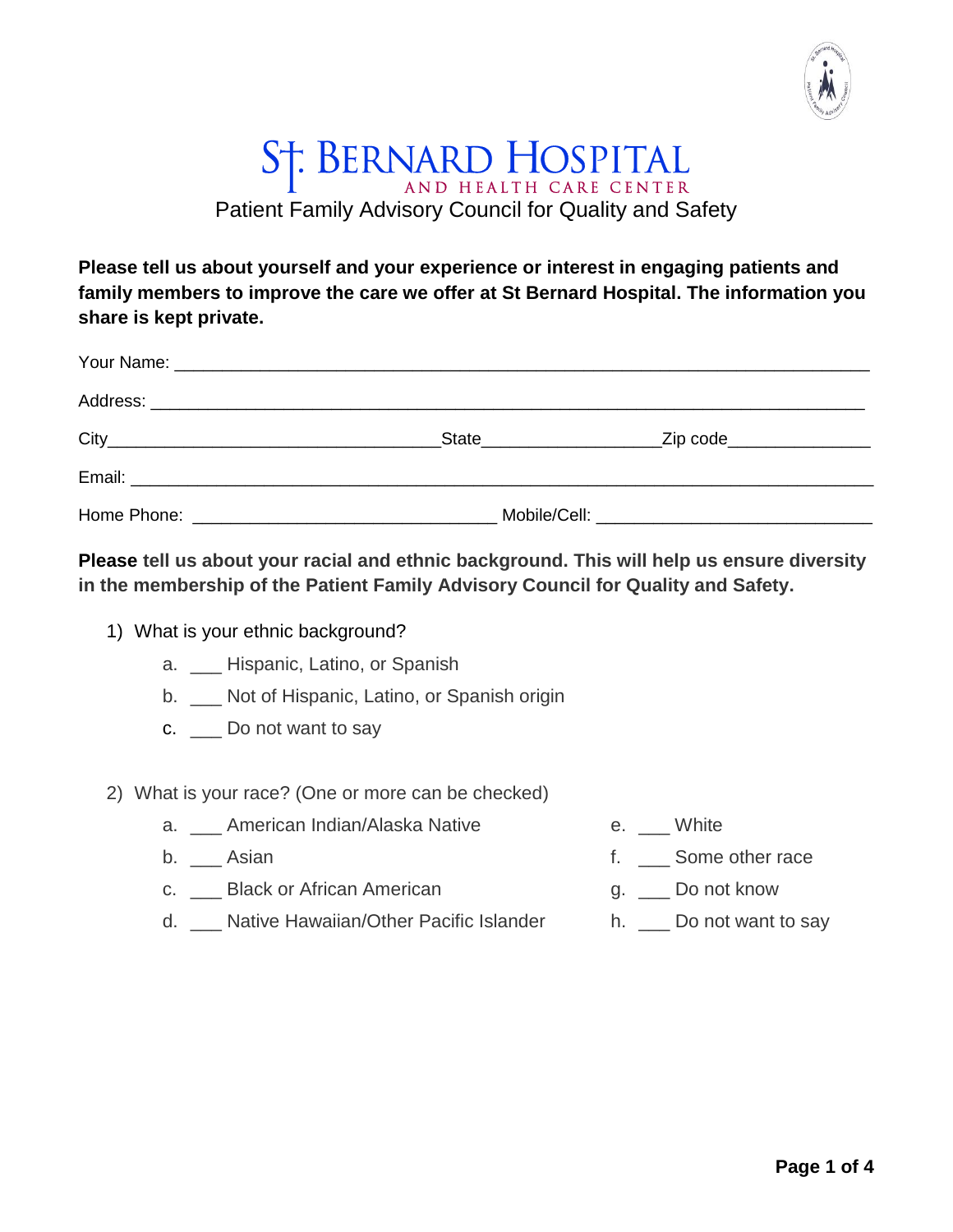

3) What is your age range?

- a. \_\_\_ 18-30
- $b. \_$  31-40
- c. \_\_\_ 41-50
- d.  $\_\_$  51-60
- e.  $-61+$

4) Do you work or volunteer in your community?

- a. □ Yes □ No
- 5) If you work or volunteer in your community, where do you work or volunteer?

6) Why are you interested in volunteering your time to work with the Council to improve care at St. Bernard Hospital?

\_\_\_\_\_\_\_\_\_\_\_\_\_\_\_\_\_\_\_\_\_\_\_\_\_\_\_\_\_\_\_\_\_\_\_\_\_\_\_\_\_\_\_\_\_\_\_\_\_\_\_\_\_\_\_\_\_\_\_\_\_\_\_\_\_\_\_\_\_\_\_

\_\_\_\_\_\_\_\_\_\_\_\_\_\_\_\_\_\_\_\_\_\_\_\_\_\_\_\_\_\_\_\_\_\_\_\_\_\_\_\_\_\_\_\_\_\_\_\_\_\_\_\_\_\_\_\_\_\_\_\_\_\_\_\_\_\_\_\_\_\_\_

\_\_\_\_\_\_\_\_\_\_\_\_\_\_\_\_\_\_\_\_\_\_\_\_\_\_\_\_\_\_\_\_\_\_\_\_\_\_\_\_\_\_\_\_\_\_\_\_\_\_\_\_\_\_\_\_\_\_\_\_\_\_\_\_\_\_\_\_\_\_\_

\_\_\_\_\_\_\_\_\_\_\_\_\_\_\_\_\_\_\_\_\_\_\_\_\_\_\_\_\_\_\_\_\_\_\_\_\_\_\_\_\_\_\_\_\_\_\_\_\_\_\_\_\_\_\_\_\_\_\_\_\_\_\_\_\_\_\_\_\_\_\_

\_\_\_\_\_\_\_\_\_\_\_\_\_\_\_\_\_\_\_\_\_\_\_\_\_\_\_\_\_\_\_\_\_\_\_\_\_\_\_\_\_\_\_\_\_\_\_\_\_\_\_\_\_\_\_\_\_\_\_\_\_\_\_\_\_\_\_\_\_\_\_

\_\_\_\_\_\_\_\_\_\_\_\_\_\_\_\_\_\_\_\_\_\_\_\_\_\_\_\_\_\_\_\_\_\_\_\_\_\_\_\_\_\_\_\_\_\_\_\_\_\_\_\_\_\_\_\_\_\_\_\_\_\_\_\_\_\_\_\_\_\_\_

\_\_\_\_\_\_\_\_\_\_\_\_\_\_\_\_\_\_\_\_\_\_\_\_\_\_\_\_\_\_\_\_\_\_\_\_\_\_\_\_\_\_\_\_\_\_\_\_\_\_\_\_\_\_\_\_\_\_\_\_\_\_\_\_\_\_\_\_\_\_\_

\_\_\_\_\_\_\_\_\_\_\_\_\_\_\_\_\_\_\_\_\_\_\_\_\_\_\_\_\_\_\_\_\_\_\_\_\_\_\_\_\_\_\_\_\_\_\_\_\_\_\_\_\_\_\_\_\_\_\_\_\_\_\_\_\_\_\_\_\_\_\_

7) What do you think patients and families will bring to Council efforts to offer excellent care and service?

\_\_\_\_\_\_\_\_\_\_\_\_\_\_\_\_\_\_\_\_\_\_\_\_\_\_\_\_\_\_\_\_\_\_\_\_\_\_\_\_\_\_\_\_\_\_\_\_\_\_\_\_\_\_\_\_\_\_\_\_\_\_\_\_\_\_\_\_\_\_\_

\_\_\_\_\_\_\_\_\_\_\_\_\_\_\_\_\_\_\_\_\_\_\_\_\_\_\_\_\_\_\_\_\_\_\_\_\_\_\_\_\_\_\_\_\_\_\_\_\_\_\_\_\_\_\_\_\_\_\_\_\_\_\_\_\_\_\_\_\_\_\_

\_\_\_\_\_\_\_\_\_\_\_\_\_\_\_\_\_\_\_\_\_\_\_\_\_\_\_\_\_\_\_\_\_\_\_\_\_\_\_\_\_\_\_\_\_\_\_\_\_\_\_\_\_\_\_\_\_\_\_\_\_\_\_\_\_\_\_\_\_\_\_

\_\_\_\_\_\_\_\_\_\_\_\_\_\_\_\_\_\_\_\_\_\_\_\_\_\_\_\_\_\_\_\_\_\_\_\_\_\_\_\_\_\_\_\_\_\_\_\_\_\_\_\_\_\_\_\_\_\_\_\_\_\_\_\_\_\_\_\_\_\_\_

8) What services have you or your family received at St. Bernard Hospital?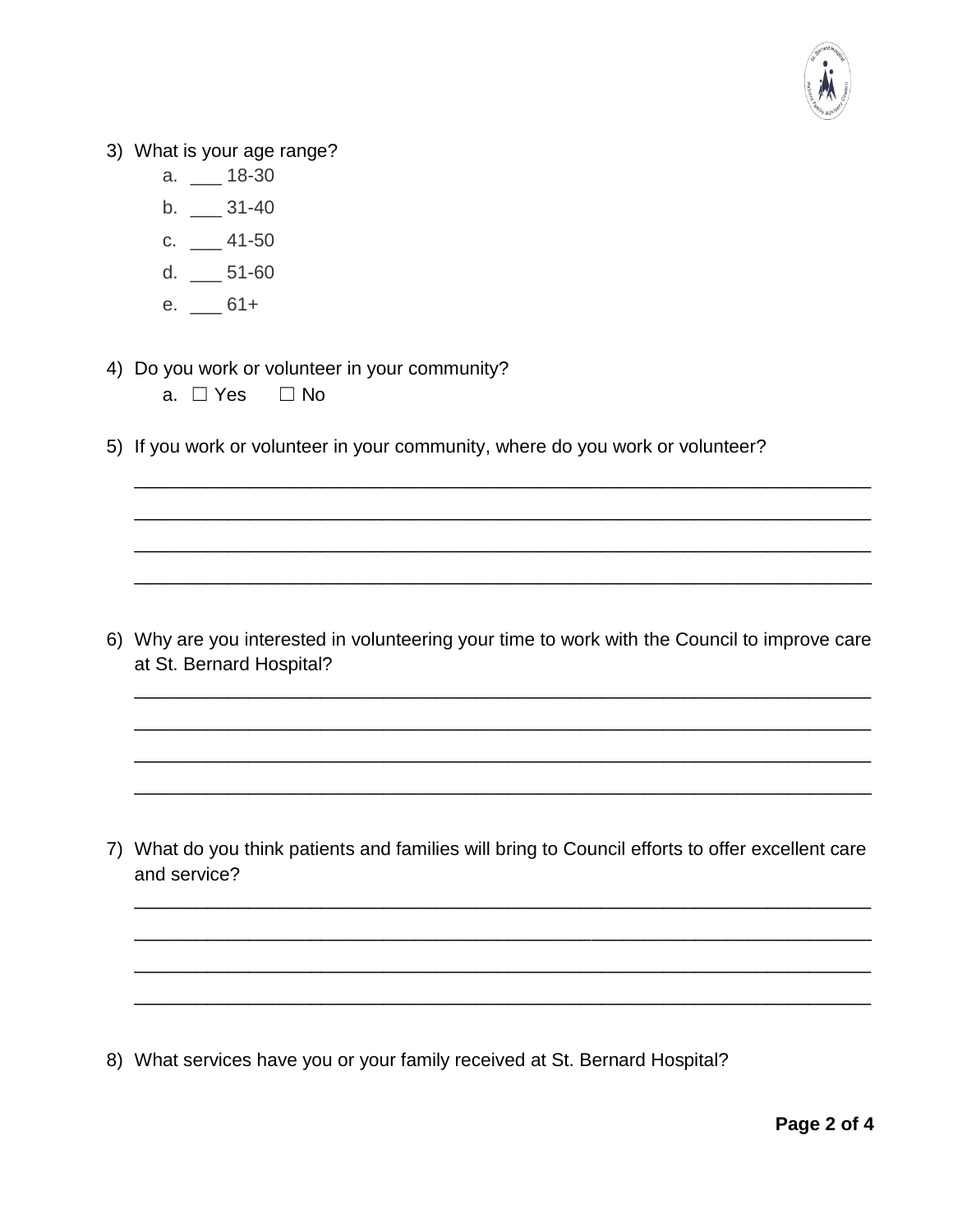

| 9) | What more could we do as the community to deliver better service to patients and<br>families who come to us for health care? Are their particular patient groups or types of<br>patients that you are particularly concerned about? |
|----|-------------------------------------------------------------------------------------------------------------------------------------------------------------------------------------------------------------------------------------|
|    |                                                                                                                                                                                                                                     |
|    |                                                                                                                                                                                                                                     |
|    | 10) Are there any particular issues or priorities that you think the Council should work on?                                                                                                                                        |
|    |                                                                                                                                                                                                                                     |
|    |                                                                                                                                                                                                                                     |
|    |                                                                                                                                                                                                                                     |
|    |                                                                                                                                                                                                                                     |
|    | 11) Do you like working in groups, speaking up and sharing your ideas?<br>∃ Yes<br>$\Box$ No                                                                                                                                        |
|    | 12) Is English the language you mostly use?<br>$\Box$ No<br>$\Box$ Yes                                                                                                                                                              |
|    | 13) If English is not the language you mostly use, what is the language you mostly use?                                                                                                                                             |
|    | 14) Can you participate in meetings at St. Bernard Hospital or virally on weekday evenings?                                                                                                                                         |
|    | $\Box$ Yes<br>$\Box$ No                                                                                                                                                                                                             |

\_\_\_\_\_\_\_\_\_\_\_\_\_\_\_\_\_\_\_\_\_\_\_\_\_\_\_\_\_\_\_\_\_\_\_\_\_\_\_\_\_\_\_\_\_\_\_\_\_\_\_\_\_\_\_\_\_\_\_\_\_\_\_\_\_\_\_\_\_\_\_